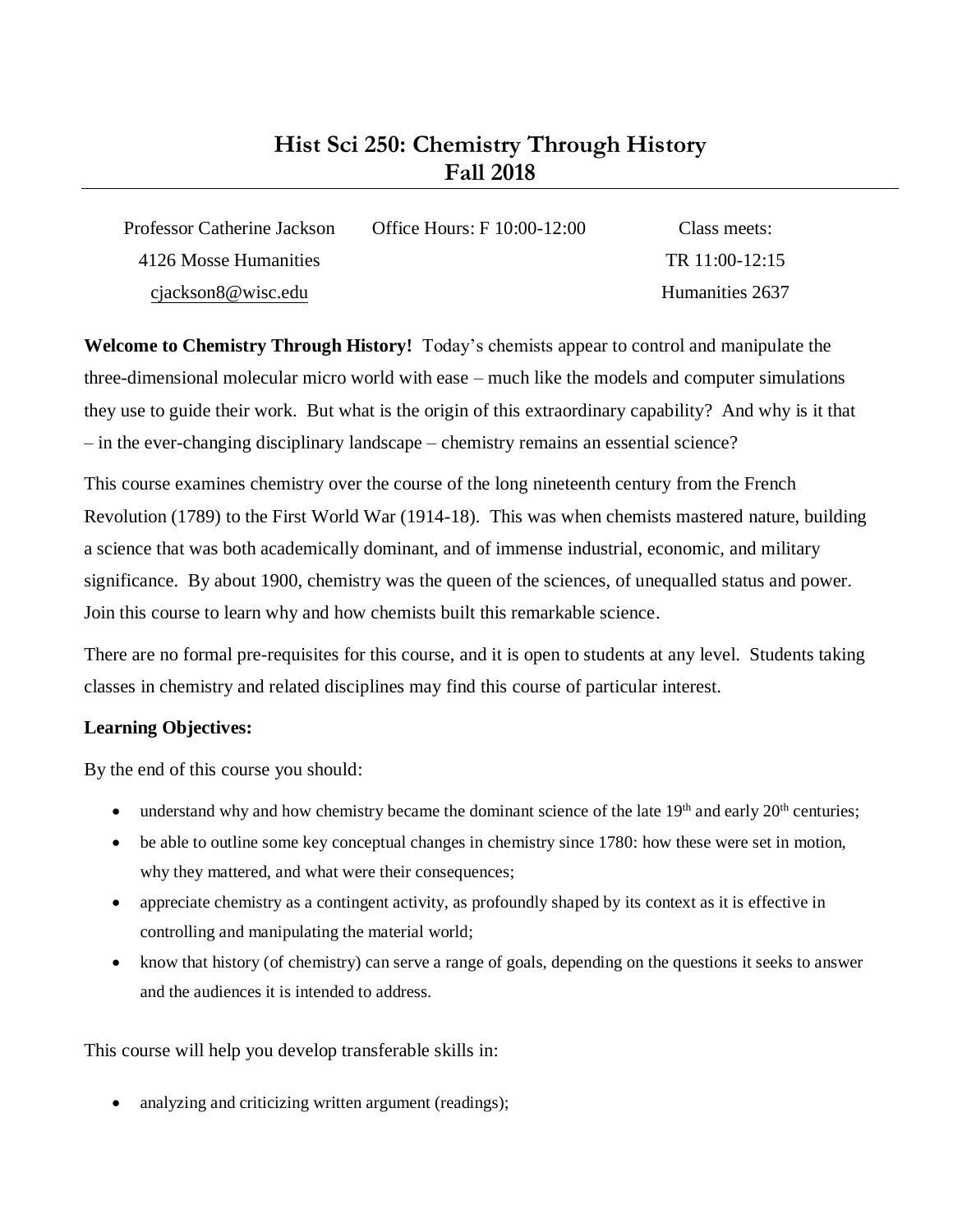- evaluating and synthesizing information derived from a range of sources (reading, lectures, and informal discussions);
- constructing and defending written and verbal arguments (your contributions in the classroom, and your written work)

You will also gain experience in:

- planning and executing small-scale projects (historical exercises, short essay writing);
- working with others (participation in classroom exercises);
- interpreting historical sources (reading the primary and secondary literature)

# **Credit Policy**

This class meets for two 75-minute class periods each week over the fall semester and carries the expectation that students will work on course learning activities (reading, writing, problem sets, studying, etc.) for about 3 hours out of classroom for every class period. This syllabus provides additional information about meeting times and expectations for student work.

#### **Course Requirements**

The accompanying class schedule clearly indicates which readings are required and which are optional. You should expect your understanding of the main content, argument and significance of **required readings** to be assessed – as they occur in the schedule (via in-class exercises) and in the final paper.

# **Completion of the course requires submission of all assignments, including all class preparation and participatory activities, to the instructor's satisfaction.**

Final letter grades will be calculated according to the following formula:

- attendance and participation (20%);
- in-class exercises (20%);
- **due Oct 16:** secondary literature assignment (20%);
- **on Nov 27:** primary source assignment (20%);
- **due Dec 19:** final paper, 1,500 (+/-10%) words (20%). **Late papers will not be accepted.**

*Please make a note of these due dates and let me know ASAP if you anticipate any problem in meeting these deadlines. It is your responsibility to make ensure you meet course requirements and deadlines.*

# JACKSON: HS 250 8/28/18 2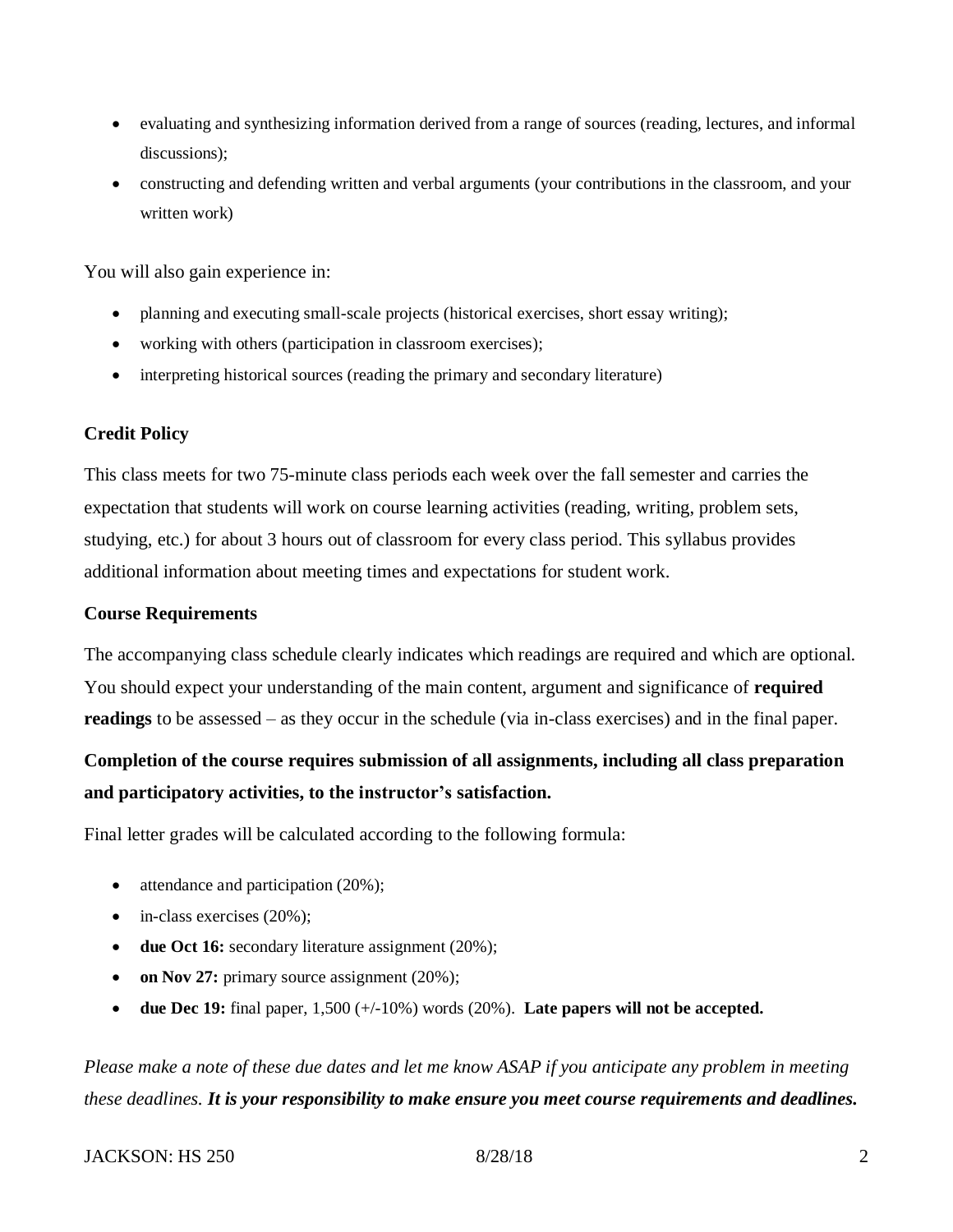# **A Note on Attendance and Participation:**

My expectation is that you come to class prepared for the activities listed in the syllabus; willing to discuss readings and field work; and prepared to engage with staff elsewhere who have generously given their time to host our visits. I understand you may miss a couple of classes during the semester due to minor illness or other unforeseen events. **Extended or repeated absence (without legitimate reason) and/or failure to participate in class activities will negatively impact your final grade.**

## **Plagiarism and Scholarly Integrity:**

As with any course of this kind, it is your responsibility to avoid plagiarism. In the first instance, you are directed to the University of Wisconsin guidelines concerning plagiarism and scholarly integrity. If you are unclear in any specific instance – for example when writing the research paper required for this course – please ask for advice. Learning how correctly to acknowledge the contribution of other scholars, and understanding what constitutes originality, are essential to sound historical practice and are therefore skills this course is designed to help you acquire.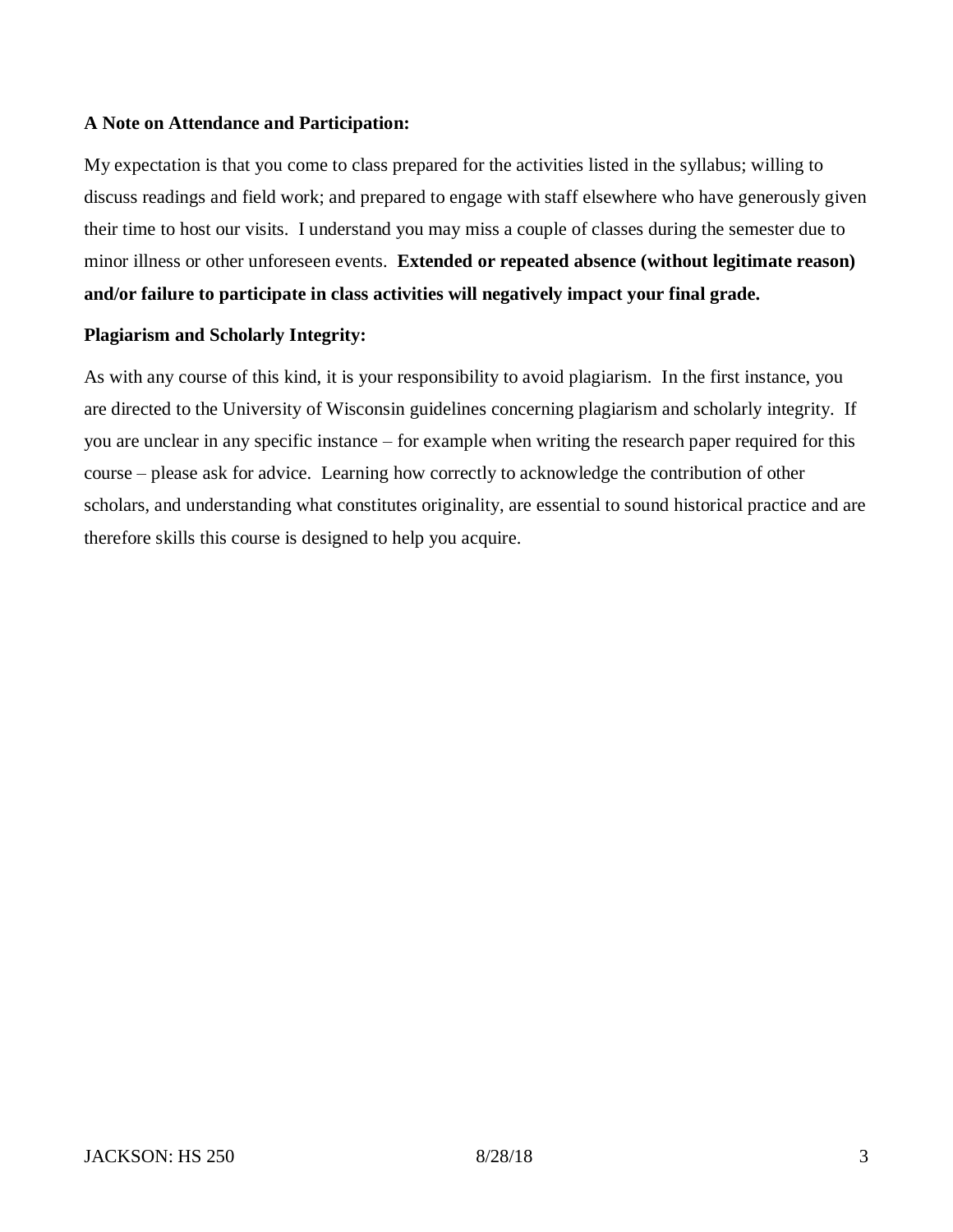*Each week's lecture (T) is accompanied by a field trip, primary source lab, or workshop (R). Please make sure you know where we're meeting.*

# **1. Introduction: The World of the 18th-Century Chemist (Sept 6 2018)**

(R only; course introduction; no required reading)

# **2. The Chemical Revolution: Analysis, Elements, and Atoms (Sept 11, 13 2018)**

# *T: Theory and Practice in early 19th C chemistry*

**Required:** Trevor Levere, *Transforming Matter* (Baltimore: Johns Hopkins University Press, 2001), Chapter Six or Seven (as assigned).

**Optional**: Antoine Lavoisier, *Treatise on Chemistry*, trans. Robert Kerr (New York: Dover, 1965), Chapter One.

*R: 19th Century Chemistry Textbooks, hosted by Dr Robin Rider, Curator of Special Collections, Memorial Library, UW-Madison*

**Class meets in Special Collections, Memorial Library, 9th Floor.** I will be in the lobby of Memorial Library from 12:50 to help you find your way.

Our review of a range of 19th chemistry textbooks has **two main goals**: i) to see what a different science chemistry was in that period; and ii) to show you that textbooks can be important historical sources.

# **3. Organic Chemistry I: Analysis and Formula (Sept 18, 20 2018)**

# *T: Liebig and the Problem of Organic Analysis*

#### **Required:** MW Chapter One

**Optional:** Alan Rocke, "Organic Analysis in Comparative Perspective," pp. 275-310 in *Instruments and Experimentation in the History of Chemistry*, ed. Frederic L. Holmes and Trevor Levere (Cambridge MA: MIT Press, 2000); Justus Liebig, *Instructions for the Analysis of Organic Bodies* (Glasgow: Griffin, 1839).

*R: Secondary Literature Assignment: An Introduction*

This session introduces the secondary literature assignment, **due October 16**

# **4. Learning to be a Chemist: From Lecture Theatre to Laboratory (Sept 25, 27 2018)**

# *T: Becoming a chemist in Giessen: Liebig and the development of practical laboratory training*

**Required:** MW Chapter Two **Optional**: Jack Morrell, "The Chemist Breeders: The Research Schools of Liebig and Thomas Thomson," *Ambix* (1972) **19**: 1-46.

*R: Undergraduate Research in Chemistry Today, hosted by Dr Cheri Barta, Undergraduate Research Director, Chemistry Department, UW-Madison* **Class meets in Chemistry 9341. Ask if you're unsure how to get there!**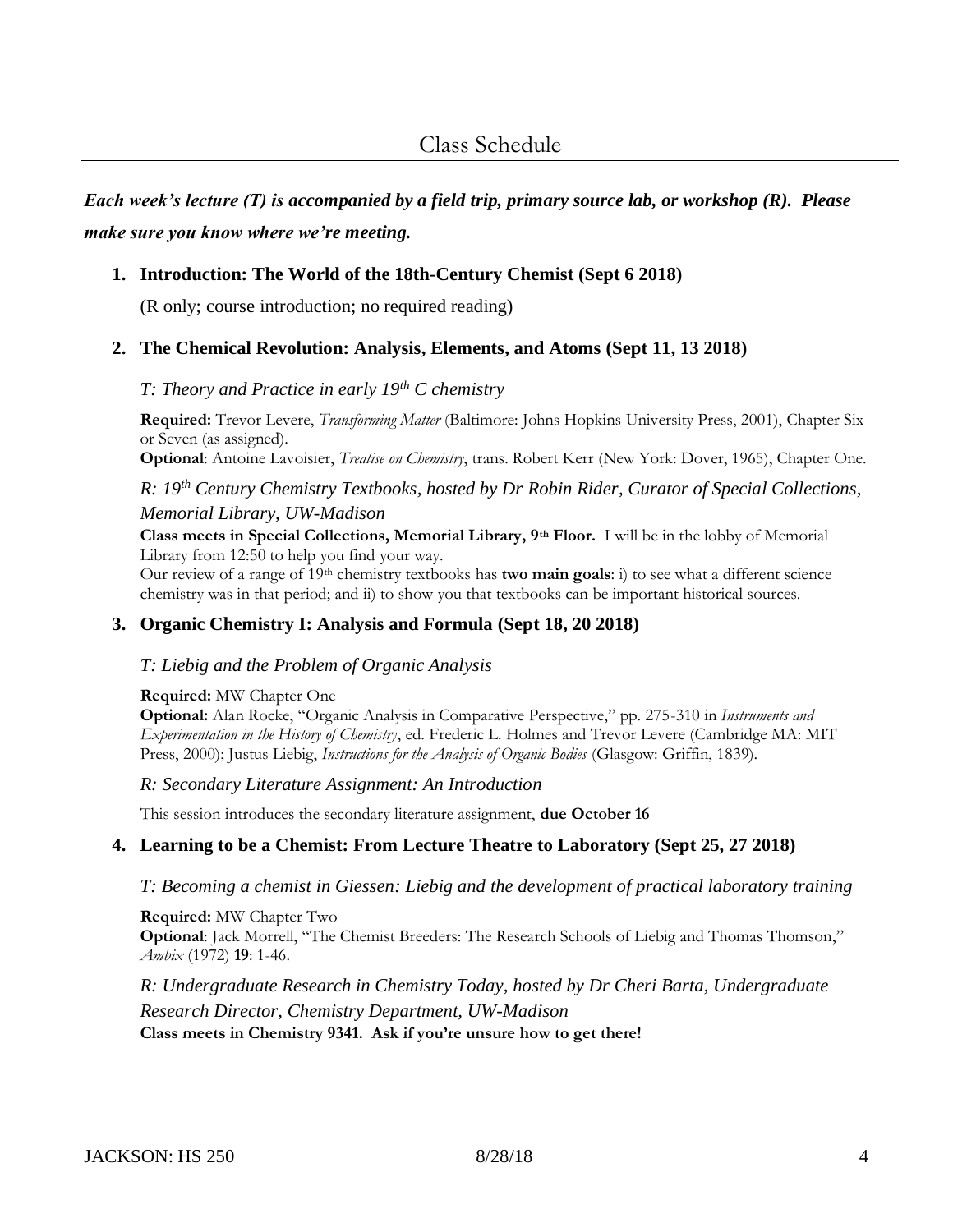# *5.* **Doing Chemistry: Glassware Revolution (Oct 2, 4 2018)**

#### *T: Why and how did Liebig tackle the problem of organic analysis in glass?*

#### **Required:** MW Chapter Three.

**Optional:** Melvyn C. Usselmann, Christina Reinhardt, Kelly Foulser, and Alan J. Rocke, "Re-Staging Liebig: A Study in the Replication of Experiments," *Annals of Science* **62** (2005): 1-55.

*R: What is scientific glassblowing? Hosted by Master Scientific Glassblower, Tracy O. Drier*

#### **Class meets in Chemistry B-201, Tracy Drier's Glass Shop. Please ask if you're unsure how to get there!**

You may wish to view at least part of this PBS broadcast before class: [https://wpt.org/University-](https://wpt.org/University-Place/glass-and-glassblowing-making-modern-chemistry)[Place/glass-and-glassblowing-making-modern-chemistry](https://wpt.org/University-Place/glass-and-glassblowing-making-modern-chemistry)

## *6.* **Organic Chemistry II: Vitalism, Synthesis, and Model Compounds (Oct 9, 11 2018)**

#### *T: Organic Synthesis: Goals, Meaning, and Tools*

#### **Required:** MW Chapter Four

**Optional:** James S. Muspratt and August W. Hofmann, "On Toluidine: A New Organic Base," *Mem. Proc. Chem. Soc.* **2** (1843): 367-83; August W. Hofmann, "Researches Regarding the Molecular Constitution of the Volatile Organic Bases," *Proc. Roy. Soc.* **140** (1850): 93-131.

*R: Secondary Literature Assignment: Workshop*

#### **7. The Origins of Physical Chemistry (Oct 16, 18 2018)**

#### *T: Foundations of physical chemistry.*

**Required:** John W. Servos *Physical Chemistry: From Ostwald to Pauling* (Princeton, NJ: Princteon University Press, 1996[1991]), Chapter Two: "Physical Chemistry from Europe to America." **Optional:** Mary Jo Nye, *From Chemical Philosophy to Theoretical Chemistry: Dynamics of Matter and Dynamics of Disciplines, 1800-1950* (University of California Press: Berkeley, CA, 1993), Chapter Five.

*R: Louis Kahlenberg and the Development of Physical Chemistry at UW-Madison, with Dr* 

#### *Robin Rider*

#### **Class meets in Special Collections, Memorial Library, 9th Floor.**

This class will preview your Primary Source Assignment, due Nov 27. **Optional:** Aaron Ihde, *Chemistry as Viewed from Bascom's Hill* (Madison: University of Wisconsin Press, 1990), 166-84.

#### **8. Organic Chemistry III: Constitution, Structure, and Synthesis (Oct 23, 25 2018)**

#### *T: How could 19th C chemists produce chemical structures without spectroscopy?*

**Required:** Catherine M. Jackson, "Emil Fischer and the 'Art of Chemical Experimentation'," *History of Science*  **55** (2017): 86-120, 102-117.

**Optional:** Manfred Hesse, *Alkaloids: Nature's Curse or Blessing* (New York: Wiley, 2002), 115-168 (Chapter Three "Structure Elucidation of the Alkaloids," esp. 118-125 on coniine).

*R: Modern Structure Determination, hosted by Dr Charlie Fry, Director of the Magnetic Resonance Facility, Chemistry Department, UW-Madison* **Class meets in Chemistry, 2201A. Ask if you're unsure how to get there!**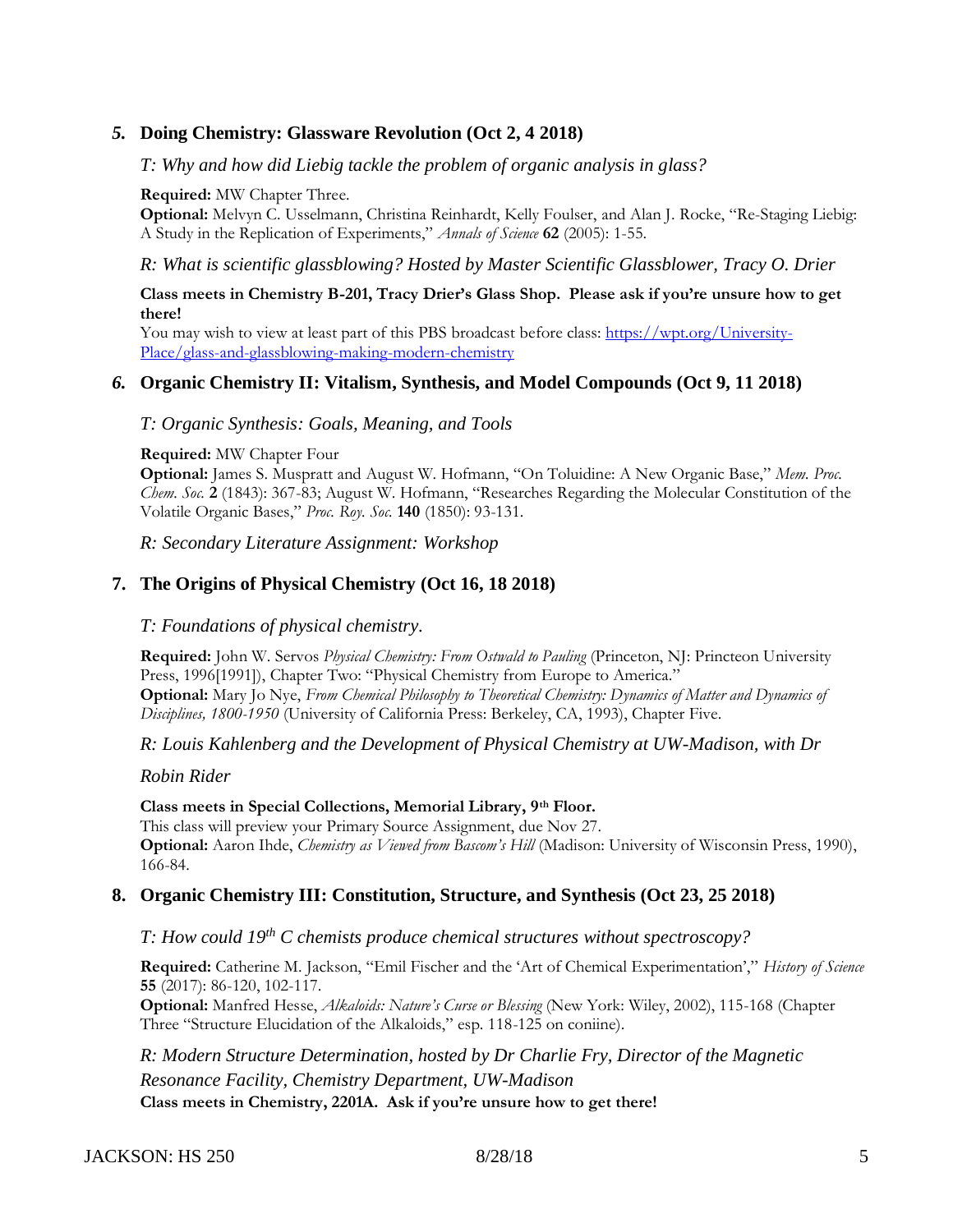# *9.* **Re-organizing the Curriculum: the Periodic Table (Oct 30, Nov 1 2018)**

*T: Why was the Periodic Table introduced, and how did it change chemical education and* 

*research?*

**Required:** Nathan Brooks, "Dimitrii Mendeleev's *Principles of Chemistry* and the Periodic Law of the Elements," 295-310, in Communicating Chemistry, ed. Bernadette Bensaude Vincent and Anders Lundgren (Canton, MA: Science History Publications, 2000)

**Optional:** Michael D. Gordin, *A Well Ordered Thing: Dimitrii Mendeleev and the Shadow of the Periodic Table* (New York, NY: Basic Books, 2004), Chapter One; Primo Levi, *The Periodic Table* (New York, NY: Shocken, 1984), "Potassium."

*R: Primary Source Assignment: An Introduction, with Dr Robin Rider*

**Class meets in Special Collections, Memorial Library 9th Floor.** This class formally introduces your Primary Source Assignment, **due November 27**. We will also be viewing some relevant primary sources for next week's sessions.

# *10.* **The Laboratory Revolution in Chemistry (Nov 6, 8 2018)**

*T: How does chemical education and research shape the laboratory?*

**Required:** Catherine M. Jackson, "Chemistry as the Defining Science: Discipline and Training in Nineteenth-Century Chemical Laboratories," *Endeavour* 35 (2011): 55-62.

**Optional:** Images from the following primary sources: Paul J. Hofmann, *Das Chemische Laboratorium der Ludwigs-Universität zu Giessen* (Heidelberg: Winter, 1842); August W. Hofmann, *Report on the chemical laboratories in process of building in the universities of Bonn and Berlin* (London: Clowes, 1866); Emil Fischer and Max Guth, *Der Neubau des ersten Chemischen Instituts zu Berlin* (Berlin: Hirschwald, 1901); Emil Fischer, Eröffnungs-feier des neuen I. Chemischen institutes der Universität Berlin (Berlin: Hirschwald, 1900).

*R: UW Madison Chemistry Building Project Workshop*

# **11. Organic Chemistry IV: Making a Synthetic Organic Chemist (Nov 13, 15 2018)**

# *T: Emil Fischer as paradigmatic synthetic organic chemist.*

**Required:** Catherine M. Jackson, "Emil Fischer and the 'Art of Chemical Experimentation'," *History of Science*  **55** (2017): 86-120, 86-102 and 117-20.

**Optional:** Peter J. Ramberg, *Chemistry in Space: The Early History of Stereochemistry, 1874-1913* (Aldershot: Ashgate, 2003), Chapter Eight; Jeffrey A Johnson, *The Kaiser's Chemists: Science and Modernization in Imperial Germany* (Chapel Hill: North Carolina University Press, 1990), Chapter One.

#### *R: What can we learn from Emil Fischer's Textbooks? with Dr Robin Rider.*

**Class meets in Special Collections, Memorial Library, 9th Floor.** This class will give you an opportunity to develop your primary source assignment.

# *12.* **Primary Source Assignment Workshop (Nov 20, NO CLASS Nov 22 2018)**

#### *T: Primary Source Assignment: A Workshop*

This will be an excellent opportunity to get feedback on your primary source assignment, **due Nov 27**.

# *R: Thanksgiving Holiday*